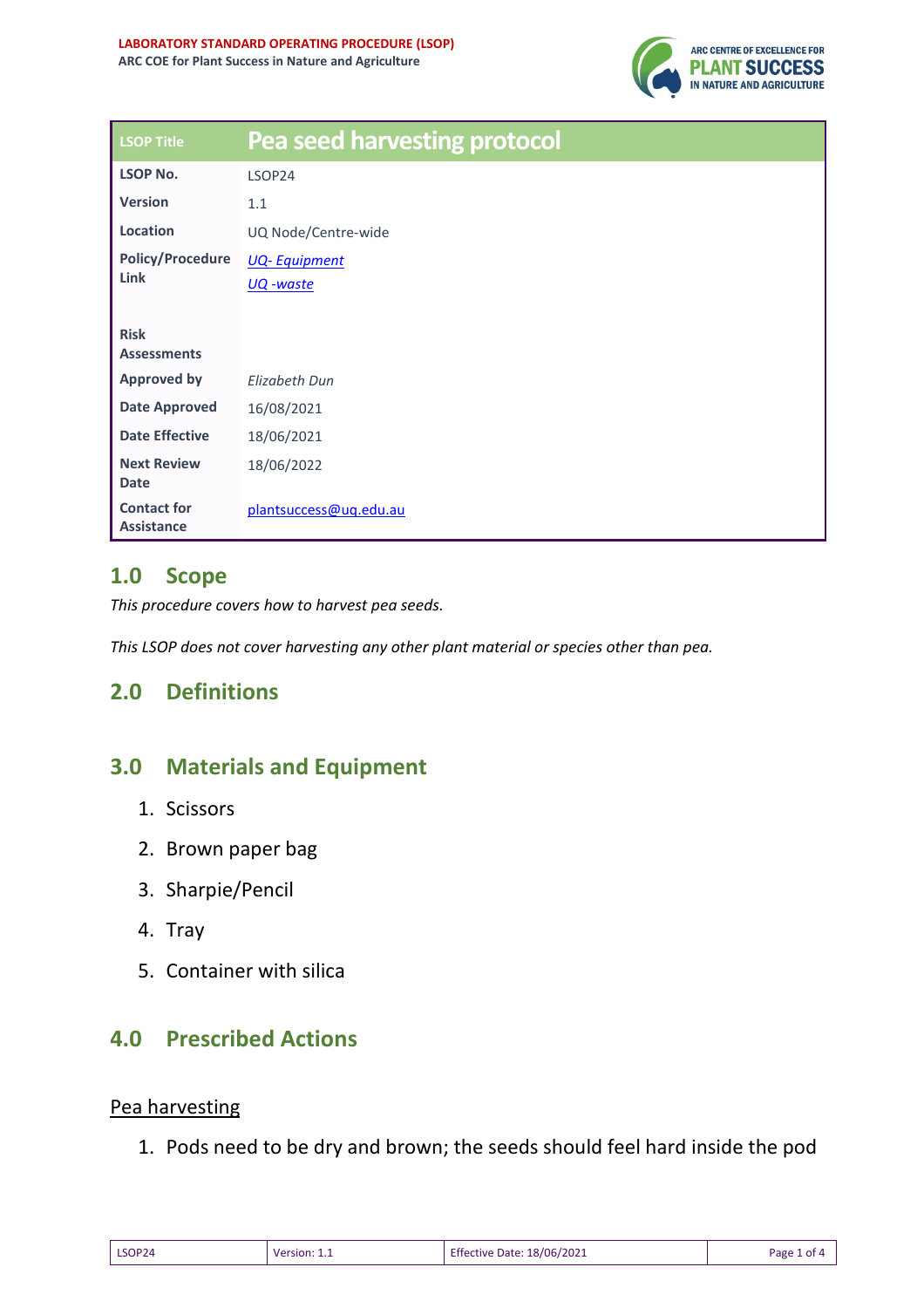- 2. Use scissors to cut the pod between the first seed and the end of the sepals and petals (Figure 1), don't pull pods off, cutting with scissors reduces the amount of chaff/trash when shelling.
- 3. Label the bottom half of a brown paper bag with:
	- a. Line/variety, exactly as it appears on the pot tag (especially lower/uppercase letters)
	- b. Glasshouse (eg. GH8)
	- c. Date of picking
- 4. Put the harvested pods in to the bag and roll/fold shut.
- 5. Take the harvested pea pods to the lab and place in an air-tight container with silica. Harvested pods cannot be left in the glasshouse.

#### Pea cleaning/shelling protocol

- 1. After peas have dried for at least a day they can be shelled and cleaned.
- 2. Remove the shells however you like and drop seeds into a white tray (Figure 2).
- 3. Push all seed and trash to one side of the tray, gently tilt and shake the tray the opposite way.
- 4. The seed will roll to the clean side of the tray. The trash is light and should stay behind.
- 5. Push the trash to one corner and remove from the tray.
- 6. Repeat this until the seed is as clean as possible (Figure 3).
- 7. Put the clean seed back in the bag it was harvested in, as long as the bag is clean of trash and soil. If not, label a new bag.
- 8. Fold bag down and fasten with a paperclip.
- 9. Place in an airtight container with silica to dry further and for storage in a cool non-humid environment.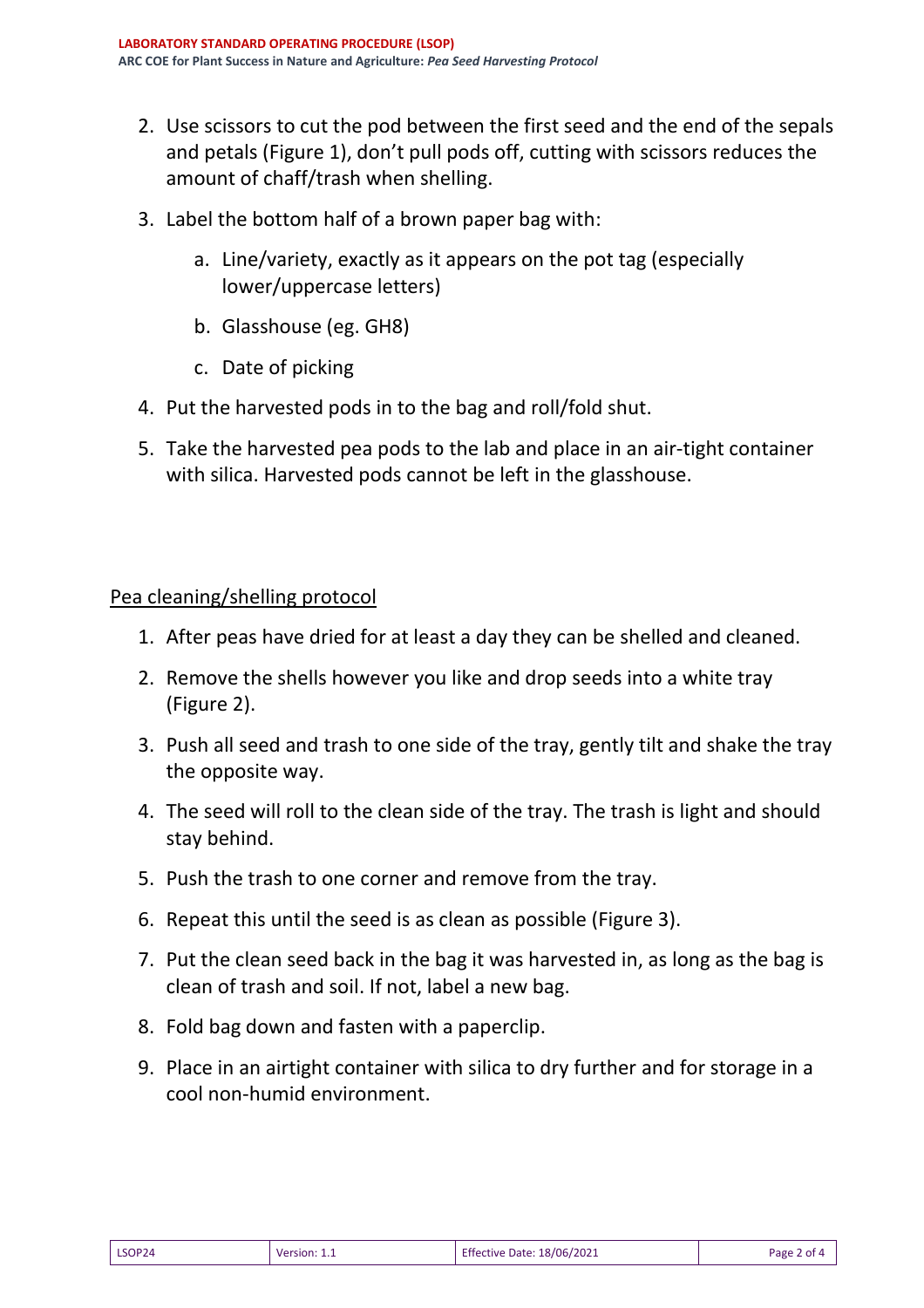# **5.0 Appendix A**



Figure 1: Cutting Pods



Figure 2: Shelled seed and trash

| LSOP24 | <b>Version: 1.1</b> | Effective Date: 18/06/2021 | Page 3 of 4 |
|--------|---------------------|----------------------------|-------------|